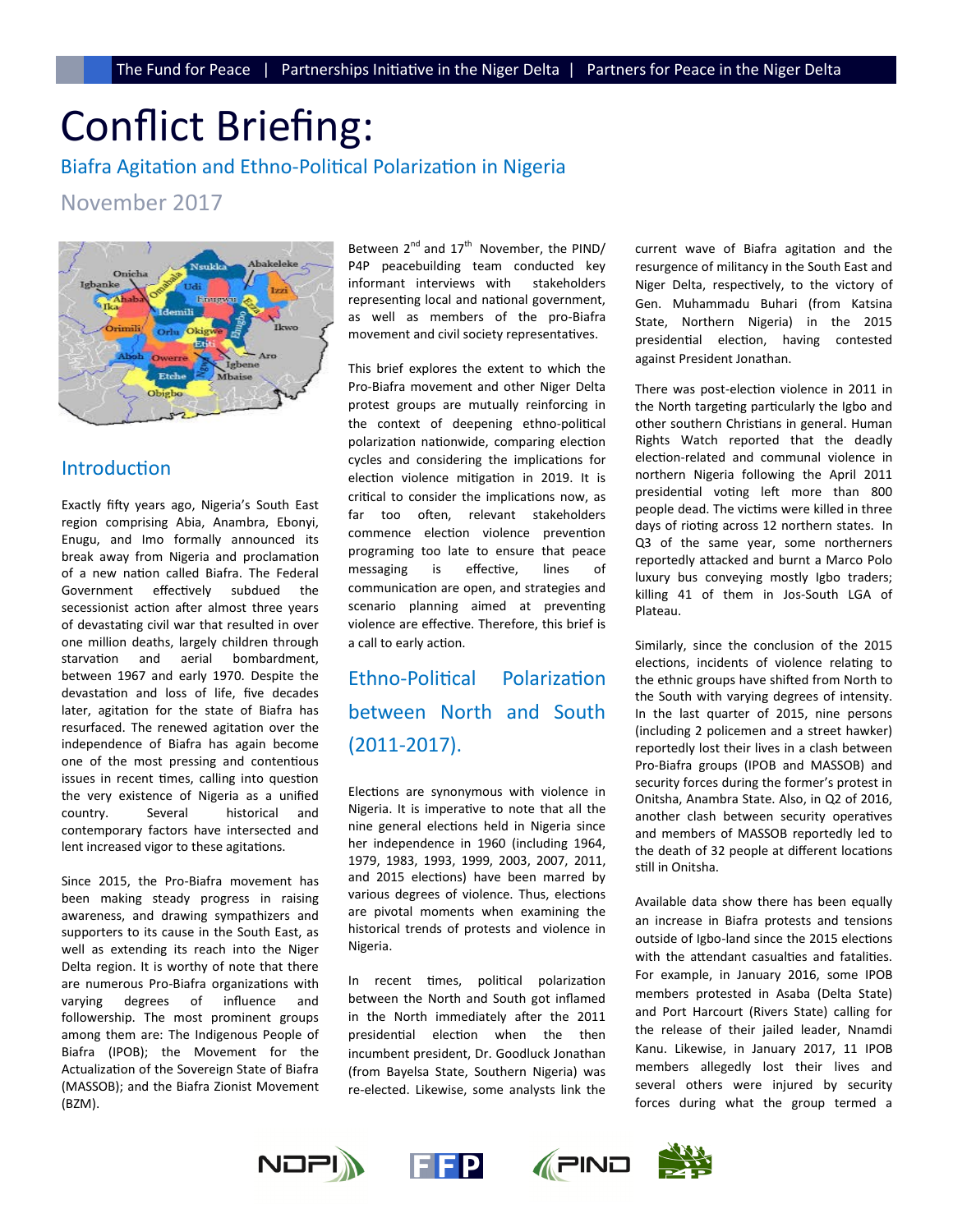"Donald Trump Solidarity Rally" in Rivers State. Some suspected members of IPOB in September 2017 reportedly attacked a Hausa settlement in Asaba killing four persons. Further attacks against the Hausa community at the Oyigbo section of the Aba-Port Harcourt expressway in Rivers State reportedly resulted in four fatalities.

The Pro-Biafra movement has also held a series of rallies and protests within and outside the South East zone. The culmination of these events was the "sit-at-home" order issued by the group and accepted by all residents, including non-Igbo residents, who voluntarily complied in the five South East states on May  $30<sup>th</sup>$  2017 to commemorate the  $50<sup>th</sup>$  anniversary of the declaration of Biafra. This angered other Nigerians whose right to freedom of movement and legitimate livelihood activities were adversely affected by the order. In reaction to the sit-at-home order and several other divisive actions and utterances of particularly the IPOB leadership, a coalition of Arewa Youth in June 2017 asked the Igbo to vacate the northern part of the country before October 1, 2017. Worsening the already tense situation, the Coalition of Niger Delta Agitators, CNDA, on August  $10^{th}$  asked northerners and those of Yoruba extraction to leave the oil region before October 1st ahead of the resumption of attacks on oil installations. Further aggravating the ethnic tensions across the country was the circulation of anti-Igbo songs in the North, and widespread inflammatory statements by many across Nigeria.

In an effort to save the country from a greater ethnic fragmentation and possible implosion, the federal government responded by deploying a detachment of combat-ready military personnel to the South East on a special operation codenamed *Egwu Eke* II (Python Dance II), which was conducted between September 15th and October 14th, 2017. The operation attracted considerable comments and controversies from across Nigeria. Also, following an *ex-parte* motion filed by the Attorney General of the Federation, an Abuja Federal High Court on September 21st declared IPOB a terror group and proscribed its activities. This equally generated mixed reactions but, together with the Python Dance II, has contributed to the relative stability in the South East and some parts of the Niger Delta where Biafra protests had spilled. There has also been a significant reduction in inflammatory comments in the society.

When questioned why there have been Pro-IPOB protests in Rivers and Delta States, which are not South East States, respondents said it was to legitimize the inclusion of the Niger Delta region in the Biafran map. It is contended by many Biafra agitators that the entire Niger Delta region is part of their homeland. The IPOB Coordinators interviewed by PIND and its partners argued that the geographic space called the "Niger

Delta" or "South-South" is a political creation of the North to divide and weaken the Eastern region and favorably pit the minority ethnic groups in the area against the Igbo. This thinking, many believe, draws from the constitutional and political structure of Nigeria at the time the republic of Biafra was declared in May 1967, but completely ignores the current socio-political realities in the country.

# Pro-Biafra Agitators and Niger Delta Ex-Militants: A Mutually Reinforcing Alliance?

Biafra agitators reportedly enjoy some level of explicit and strategic support from some ex-militants of the Niger Delta. This has the potential to be combustible and could lead to an increase in insecurity and economic instability in the two regions (South East and South South) and in Nigeria at large. For example, while the leader of IPOB, Nnamdi Kanu, was in detention in Kuje Prison, some ex-militants gave the federal government a 31-day ultimatum to release him or face the consequences. They threatened to resume abduction of expatriates and to carry out attacks on oil installations if he was not freed at the expiration of the ultimatum. Some of the ex-militant leaders have been widely heard voicing their support for the Pro-Biafra movement, saying they believe it is an opportunity to also achieve their own goal.

Also, the office of the National Security Adviser (NSA) was in late 2015 reported to have been investigating alleged "subversive activities" involving the Indigenous People of Biafra (IPOB) and the Movement for the Actualization of the Sovereign State of Biafra (MASSOB) and their link with some Niger Delta militants. Confirming the alliance, the leader of a faction of MASSOB, Uchenna Madu, was quoted as saying: "Some Niger [Delta militants](http://www.ibtimes.co.uk/nigerias-oil-war-who-are-niger-delta-militants-1520580) have shown interest in working with us." The alliance is strengthened by the mutual perception that the present administration has not done much for the two zones in terms of development projects and political appointments.





Figure 1: Reported incidents in the South East and Niger Delta regions of Nigeria from Jan 2015 - Sep 2017 show the increase in the level of *pro Biarra agitation and Militancy after the 2015 election where Buhari unseated the incumbent President– Goodluck Jonathan. Data sources: All sources used from integrated P4P Peace Map http://www.p4p-delta.org/ http://www.p4p-nigerdelta.org/*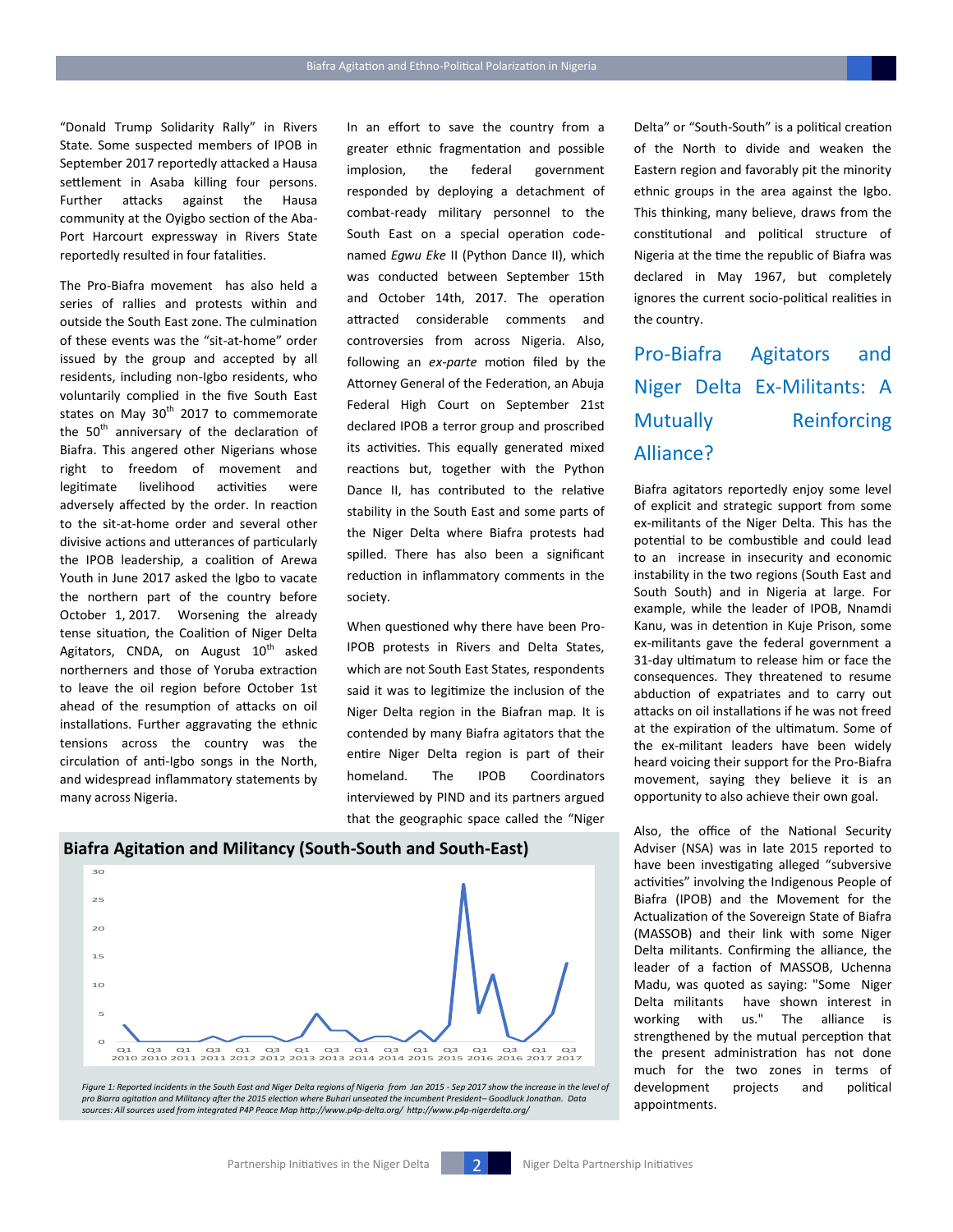Our findings reveal, however, that the ordinary people of the Niger Delta do not have any attachment to the Biafra movement. It is not clear whether the political leadership in the Niger Delta buys into the movement. Thus the current risk of a future alliance is essentially between the ex-militant leaders and the Biafra agitators who perceive the government at the center as a common enemy.

### **Implications**

There are several implications of the renewed Biafra agitation. The constant protests and rallies by Pro-Biafra groups and the clashes between these groups and the security agencies have specific regional and national security implications, including the chances that mobilization of potential protesters could escalate armed violence and worsen the existing levels of insecurity.

Similarly, the agitation has great consequences for political stability and deepening of democratic culture in Nigeria. Though the alliance between the Pro-Biafra movement and some Niger Delta ex-militants may seem not to pose much of a threat, taking into account the regional dimension the movement fueling greater uncertainty around the 2019 general elections - particularly in the South East and the Niger Delta - it might nevertheless drive a degree of violence that would be peculiar to some individual states. Presently, although IPOB may appear to have been decimated by the twin effects of Operation Python Dance II

40 35 30 25 20 15 10 5 0-220-0 03-2017 Igboland Outside-Igboland

*Figure 2: Reported fatalities within and outside Igboland from Jan 2010 - Sep 2017, show a spike in fatalities within and outside Igboland after the 2015 elections. Data sources: All sources used from integrated P4P Peace Map http://www.p4p-nigerdelta.org/ using ACLED and Nigeria Watch Data*

and the proscription as a terror group**,** it is not dead and neither is the Biafra movement. The responses of government specifically on the issues of development projects and inclusivity in governance will determine how much support IPOB and the Biafra movement will have going forward.

Interestingly, the two major political parties in Nigeria appear to have either focused their presidential tickets on the North or are tilting towards doing so. If that happens, it means in 2019 there most likely will not be electionrelated violence and resentment between the North and South as was experienced in the post-election period of 2011 and in 2016 – 2017. However, the growing discontent and tensions within and between political parties and across ethnic nationalities will likely escalate given the previous trends as politicians may want to exacerbate the fault lines to make political gains.

#### **Timeline:**

#### **Pro-Biafra Movement**

**May 1966–** Igbo pogrom in the North which led to the secession attempt of the Eastern region.

**July 1967–** Outbreak of the Nigerian Civil War which lasted for three years and left over 1 million dead.

**May 2014–** Nnamdi Kanu formally takes over the leadership of IPOB—Indigenous People of Biafra

**October 2015–** Anti government sentiment and protests lead to arrest of IPOB leader.

**May 2017–** Sit at home order given by IPOB spurs both North and South indigenes to demand settlers leave their lands. Military response in the East condemned.

**September 2017–** IPOB labelled a terrorist group by a Federal High Court. This proscription is frowned upon by local and international observers

# **Fatalities Related to Biafran Agitation. Lethal Ethnic Tension (Igbo/Hausa-Fulani).**



*Figure 3: Reported fatalities in the country from Jan 2015 - Sep 2017 show the violence levels in each region depending on the election results. Data sources: All sources used from integrated P4P Peace Map http://www.p4p-delta.org/ http://www.p4p-nigerdelta.org/ using ACLED and Nigeria Watch*